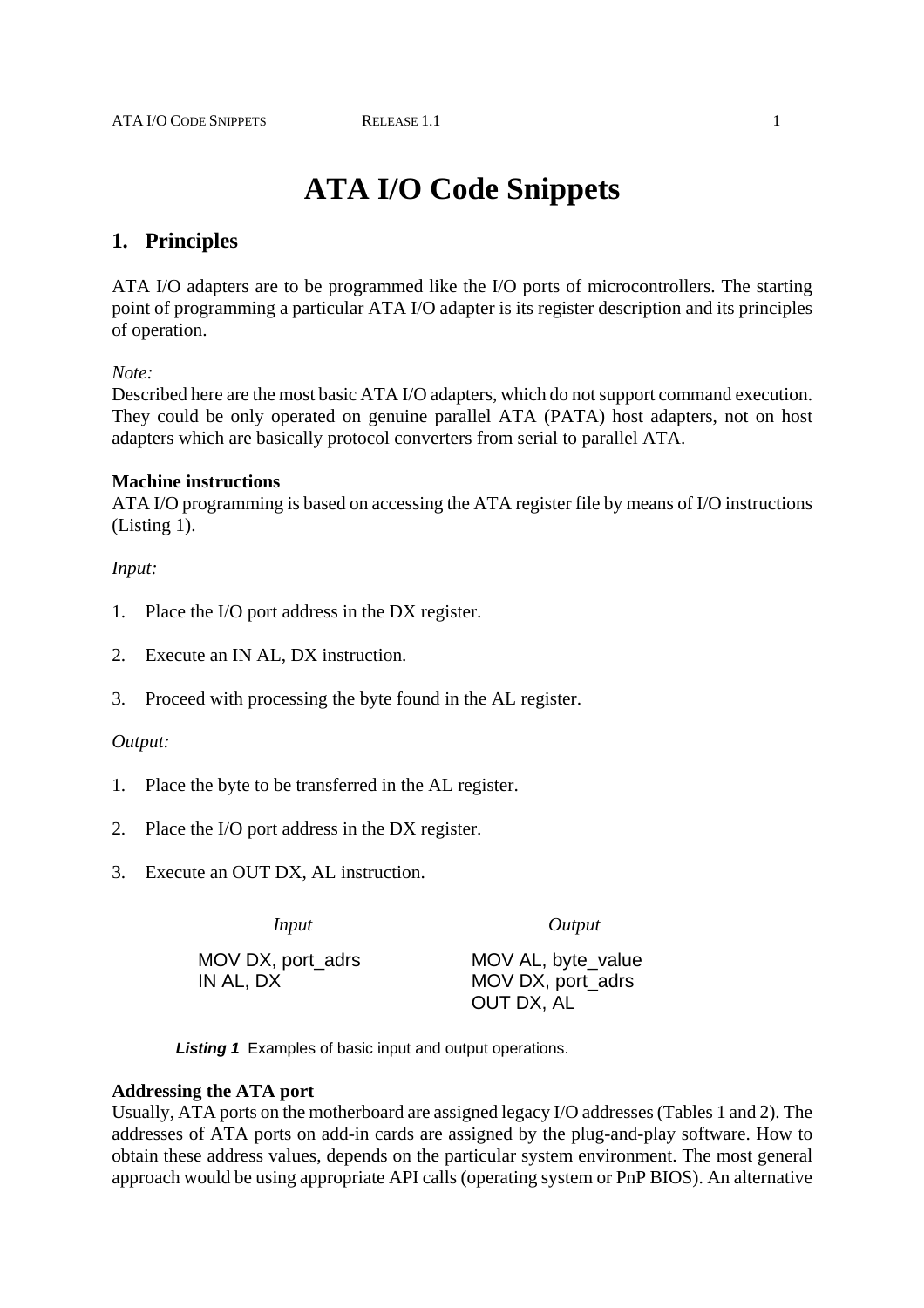#### ATA I/O CODE SNIPPETS RELEASE 1.1 2

method consists in scanning the configuration address space (for example, by calling the PCI BIOS). If the hardware configuration will never change, address assignment could be detected even manually. In case of Windows, simply select Control Panel – System Properties – Hardware – Device Manager – ATA/ATAPI Controllers – Resources. Otherwise, run an appropriate system information or diagnostic program showing the PCI configuration.

|                        | Device Addresses (Hex)                                          | Interrupt | <b>Alternate</b> |                   |  |
|------------------------|-----------------------------------------------------------------|-----------|------------------|-------------------|--|
| <b>IDE/ATA Channel</b> | <b>Control Block Registers</b><br><b>Comand Block Registers</b> |           | Line             | Interrupt<br>Line |  |
| 1. (Primary)           | 1F01F7                                                          | 3F6       | 14               |                   |  |
| 2. (Secondary)         | 170177                                                          | 376       | 15               |                   |  |
| 3. (Ternary)           | 1E81EF                                                          | 3EE       | 11               |                   |  |
| 4. (Quaternary)        | 16816F                                                          | 36        | 10               | 12 or 9           |  |

|  | <b>Table 1</b> Legacy ATA address ranges. |  |  |
|--|-------------------------------------------|--|--|
|--|-------------------------------------------|--|--|

| <b>CS</b> |    |   |   |   | <b>Register Address DA</b> |                  |                 | <b>Legacy PC ATA Ports</b> |              |     |      |
|-----------|----|---|---|---|----------------------------|------------------|-----------------|----------------------------|--------------|-----|------|
| 1-        | 0- | 2 |   | 0 | <b>Hex</b>                 |                  | <b>Register</b> |                            | $\mathbf{2}$ | 3   | 4    |
| 1         | 0  | 0 | 1 | 0 | 2                          | REG <sub>2</sub> | (Sector Count)  | 1F <sub>2</sub>            | 172          | 1EA | 0,17 |
| 1         | 0  | 0 | 1 | 1 | 3                          | <b>REG3</b>      | (LBA Low)       | 1F <sub>3</sub>            | 173          | 1EB | 16B  |
| 1         | 0  |   | 0 | 0 | 4                          | REG <sub>4</sub> | (LBA Mid)       | 1F <sub>4</sub>            | 174          | 1EC | 16C  |
| 4         | 0  |   | 0 |   | 5                          | REG <sub>5</sub> | (LBA High)      | 1F <sub>5</sub>            | 175          | 1ED | 16D  |
| 1         | 0  |   |   | 0 | 6                          | DH               | (Device/Head)   | 1F6                        | 176          | 1EE | 16   |

*Table 2* ATA registers applied for general purpose I/O.

# **ATA I/O and the operating system**

Whether or not I/O instructions are permitted in application programs, depends on the operating system. DOS imposes no restrictions at all. In Unix-like systems, an application program can be given rights to execute I/O instructions by appropriate administration. Under Windows, I/O instructions are permitted only in privileged programs. Consequently, accessing I/O ports requires port drivers or specific device drivers.

# **Implementing the basic I/O access operations**

ATA registers are accessible only one byte at a time. The byte transfer can be implemented by inserting machine (assembler) instructions. Most of the compilers provide appropriate functions, however. But beware – there are little differences (Table 3).

| TurboC++              | <b>PacificC</b>   | gcc (Linux)       |
|-----------------------|-------------------|-------------------|
| inportb (adrs)        | inp (adrs)        | inb (adrs)        |
| outportb (data, adrs) | outp (adrs, data) | outb (data, adrs) |

**Table 3** Byte I/O functions in some C compilers.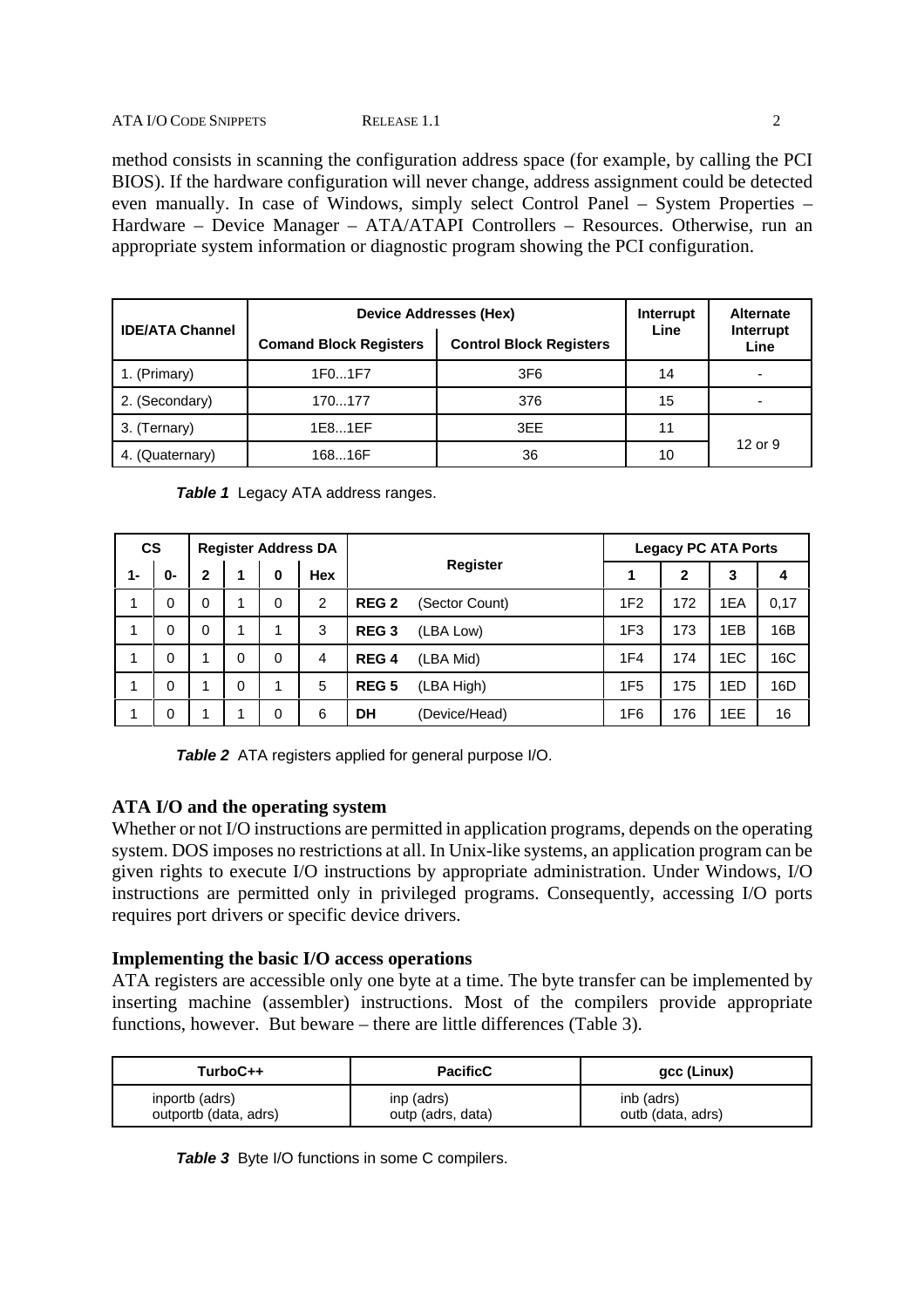# **2. Basic code examples**

*Note:*

The following code examples have been prepared using Borland's TurboC++-compiler (now freely available) running under DOS (keep it simple and stupid . . .).

# **An ATA I/O hardware example**

Our first example is the ATA adapter 05a (Fig. 1). It comprises five universal bidirectional 8 bit I/O ports. Under program control, each of the  $5 \cdot 8 = 40$  I/O lines can be used as an input or as an output. Each I/O port comprises a direction control register (DIR) and a data register (DAT).

Each DIR bit position controls the direction of the corresponding I/O pin (Fig. 2):

- DIR bit  $= 0$ : pin configured as an input (driver in high impedance state),
- DIR bit  $= 1$ : pin configured as an output (driver active). The potential (low or high) on the pin corresponds to the corresponding bit in the DAT register.

Each of the five ports (A... E) has its own port address in the DH register (Table 4). Within each port, the data register (DAT) as well as the direction control register (DIR) are to be addressed via two of the other ATA registers (Table 5).

Only the potentials (low or high) on the pins can be read back. Each read access to one of the two registers (DIR or DAT, respectively) will deliver the potentials on the pins. This Spartan solution has been chosen in order to keep cost down.



*Fig. 1* ATA I/O port adapter 05a comprising five universal I/O ports.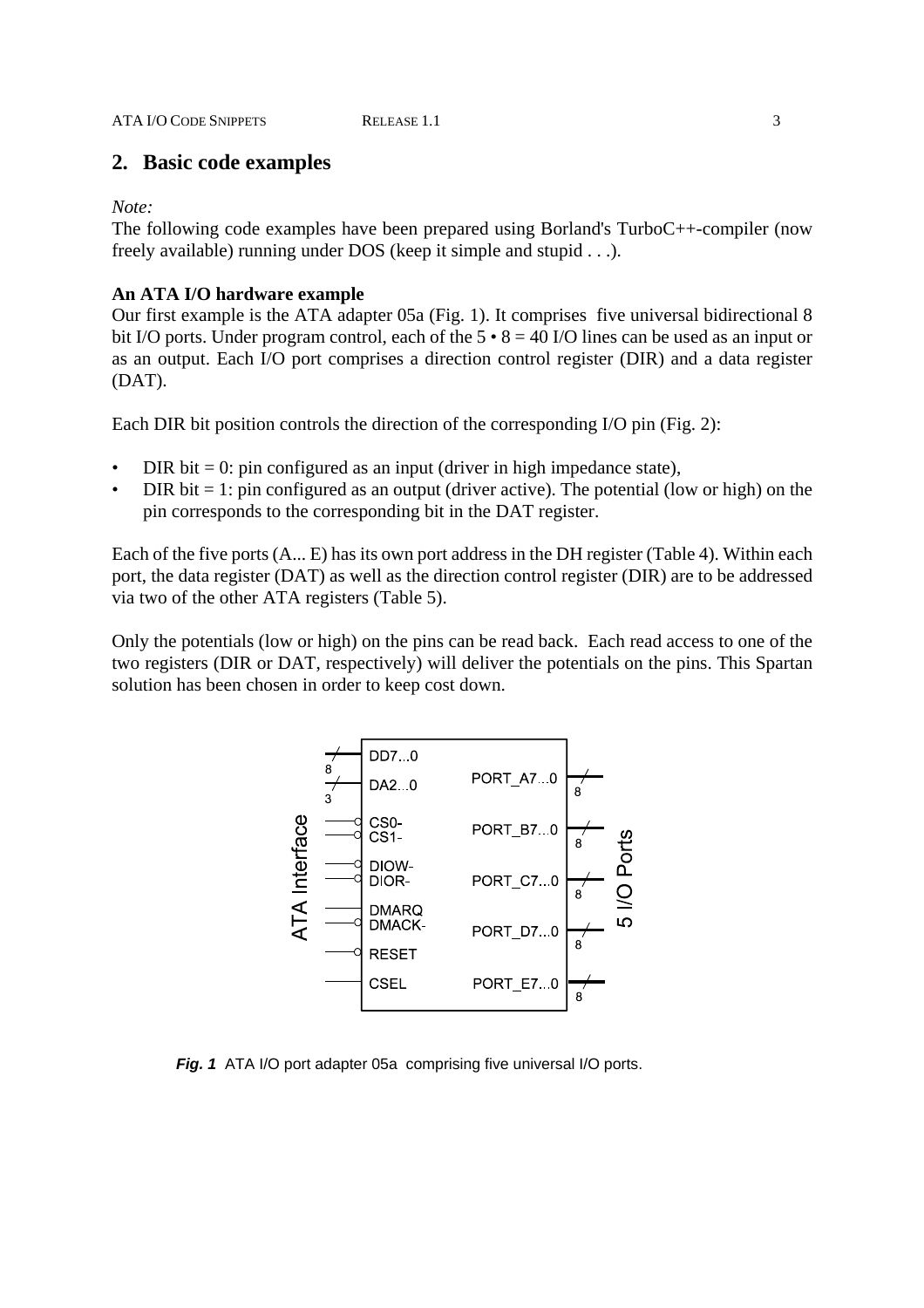

*Fig. 2* Principal structure of an I/O bit position.

| DH register bits 3 0 | I/O port  |
|----------------------|-----------|
| 1H                   | Port A    |
| 2H                   | Port B    |
| 3H                   | Port C    |
| 4H                   | Port D    |
| 5H                   | Port E    |
| all other values     | no effect |

**Table 4** Port addressing via DH register.

| CS    |    | <b>Register Address DA</b> |  |  |     |                                        |                 |     | <b>Legacy ATA Ports</b> |     |
|-------|----|----------------------------|--|--|-----|----------------------------------------|-----------------|-----|-------------------------|-----|
| $1 -$ | 0- | 2                          |  |  | Hex | Register                               |                 | 2   | 2                       |     |
|       | 0  |                            |  |  | 4   | Data register (DAT)                    | 1F4             | 174 | 1EC                     | 16C |
|       | 0  |                            |  |  | 5   | Direction control register (DIR)       | 1F <sub>5</sub> | 175 | 1ED                     | 16D |
|       | 0  |                            |  |  | 6   | Device selection and port address (DH) | 1F6             | 176 | 1EE                     | 16  |

*Table 5* Register addressing within a selected I/O port. Read accesses to either DAT or DIR addresses will read back the values on the pins.

# **Basic declarations**

Listing 2 shows the declaration of the physical ATA addresses. In this example, the legacy ATA port 2 is used. In Listing 3, the addressing of the five I/O ports is shown. These values are to be loaded into the DH register. The example ATA I/O adapter is configured as the slave device, hence bit four is always set.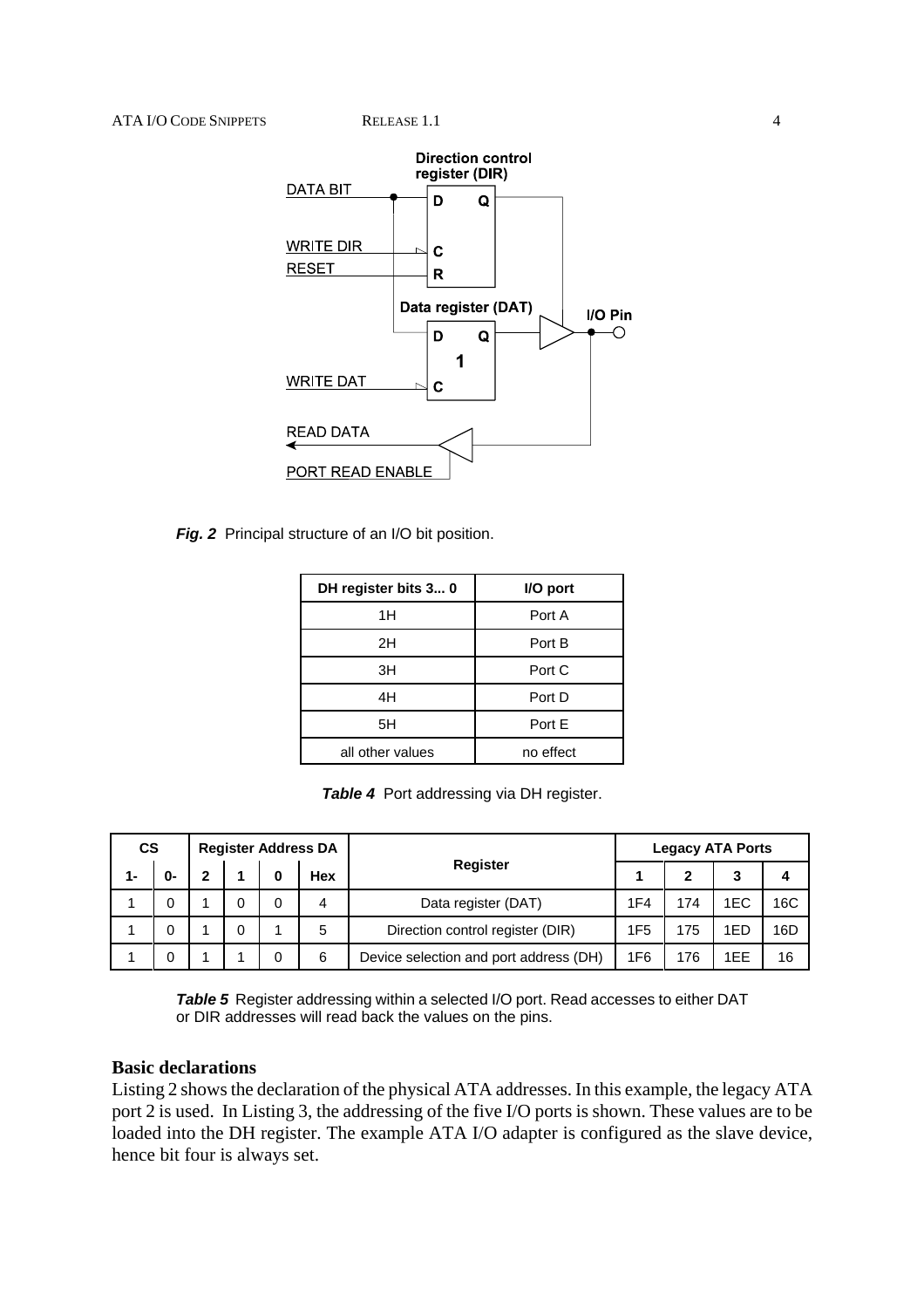ATA I/O CODE SNIPPETS RELEASE 1.1 5

// Physical ATA addresses

// The ATA I/O adapter is attached to the legacy ATA port 2

#include <stdio.h>,<conio.h>,<dos.h>,<string.h>

| #define portadrs | 0x176 | $\text{/}$ DH register               |
|------------------|-------|--------------------------------------|
| #define dir_reg  | 0x175 | // DIR register of the selected port |
| #define dat_reg  | 0x174 | // DAT register of the selected port |

*Listing 2* Declaration of physical ATA addresses. This declaration relates to the PC's ATA port to which the adapter is to be attached. Here it is ATA port 2 (example source file ata\_phy.c).

- // Port addresses for ATA adapter 05a
- // The ATA I/O adapter is the slave device
- // Addresses to be loaded into DH register before accessing the port

| #define ioport_a | 0x11 |
|------------------|------|
| #define ioport_b | 0x12 |
| #define ioport_c | 0x13 |
| #define ioport_d | 0x14 |
| #define ioport_e | 0x15 |
|                  |      |

*Listing 3* Declaration of the adapter's port addresses. This declaration pertains to the particular adapter type and to the device configuration at the ATA cable (master or slave). Here the ATA adapter 05a has been configured as slave device (example source file ata\_adap.c).

### **Physical ATA register access**

Each I/O register access must be preceded by loading the device selection bit together with the particular port address into the DH register:

- 1. Load the DH register (Fig. 3).
- 2. Read or write one of the other registers of the ATA register file (REG 2 to REG 5 according to Table 2).

Listing 4 shows an example.

*Notes:*

- 1. The DH register content cannot read back.
- 2. The effect of a read or write access on an ATA register address depends on the particular adapter (see register description).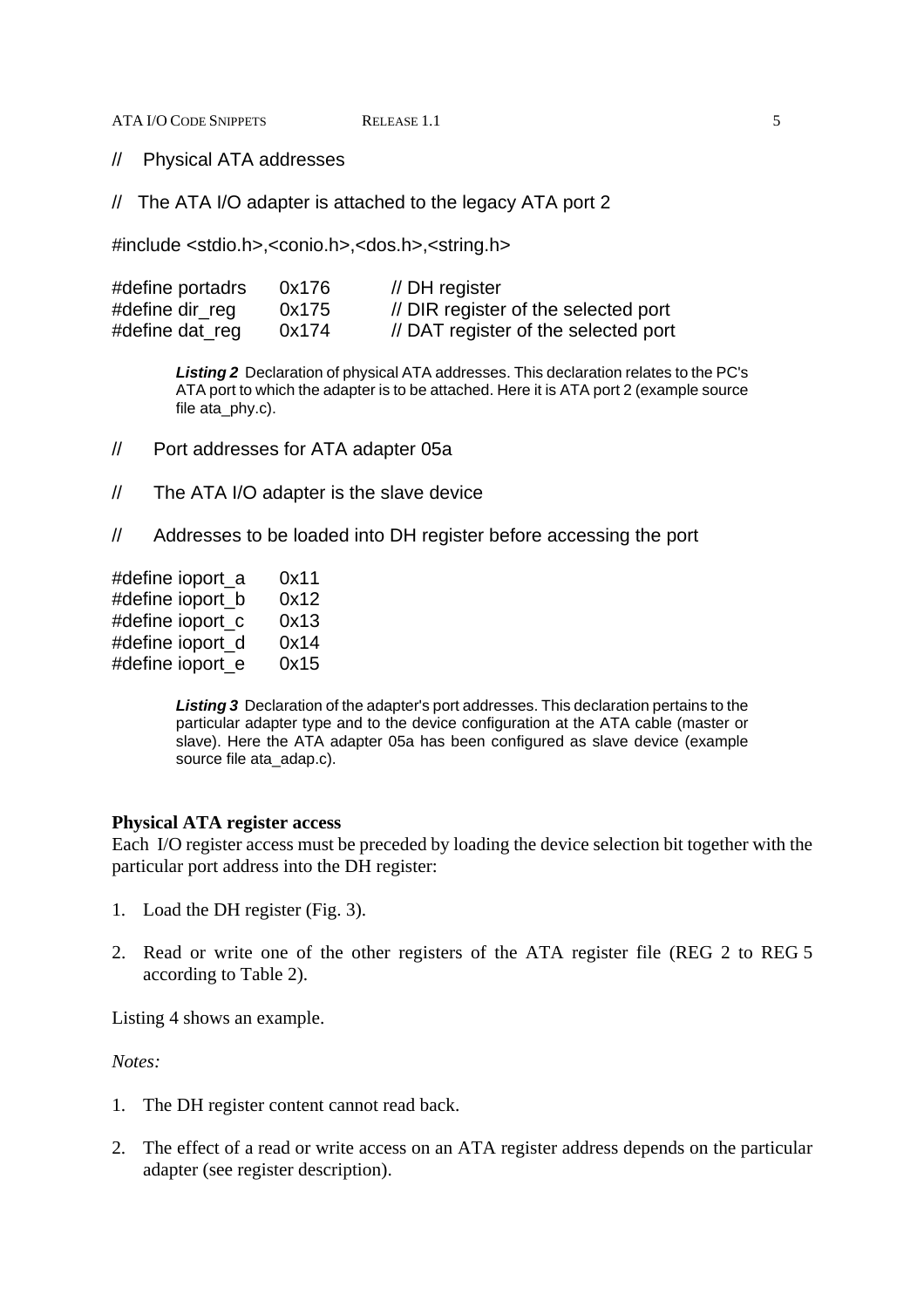#### ATA I/O CODE SNIPPETS RELEASE 1.1 6

- 3. If the DH register contains already the correct value, it is not necessary to load it again before accessing the other ATA registers.
- 4. In the time interval between loading the DH register and accessing another ATA register, modification of the DH register content by other programs must be prevented.

This problem will arise only if (1) together with the ATA I/O adapter a regular drive is attached to the same cable and if (2) the operating system supports preemptive multitasking or if (3) ATA I/O adapters on the same cable are used by different interrupt handlers. Countermeasures are obvious. The most elementary solution: avoid attaching ATA I/O adapters and drives on the same cable. The ultimate solution would be an appropriate kernel driver.

|  | <b>DEVICE</b> |  | I/O Port Selection (Port Address) |  |
|--|---------------|--|-----------------------------------|--|

*Fig. 3* DH register content.

- // Physical ATA register access routines for ATA I/O adapter 05a
- // Basic declarations

 $\#$ include <ata\_phy.c> #include <ata\_adap.c>

- // Borland Turbo C++ physical I/O port access functions used here
- // If using another compiler, substitute *outportb* and *inputb* accordingly
- // Use physical address decarations only!

// \*\*\*\*\*\*\*\*\*\*\*\*\*\*\*\*\* Load the direction register \*\*\*\*\*\*\*\*\*\*\*\*\*\*\*\*\*\*

void dirout(int adrs, int databyte

- outportb (portadrs, adrs); outportb (dir\_reg,databyte);
- }

{

- 
-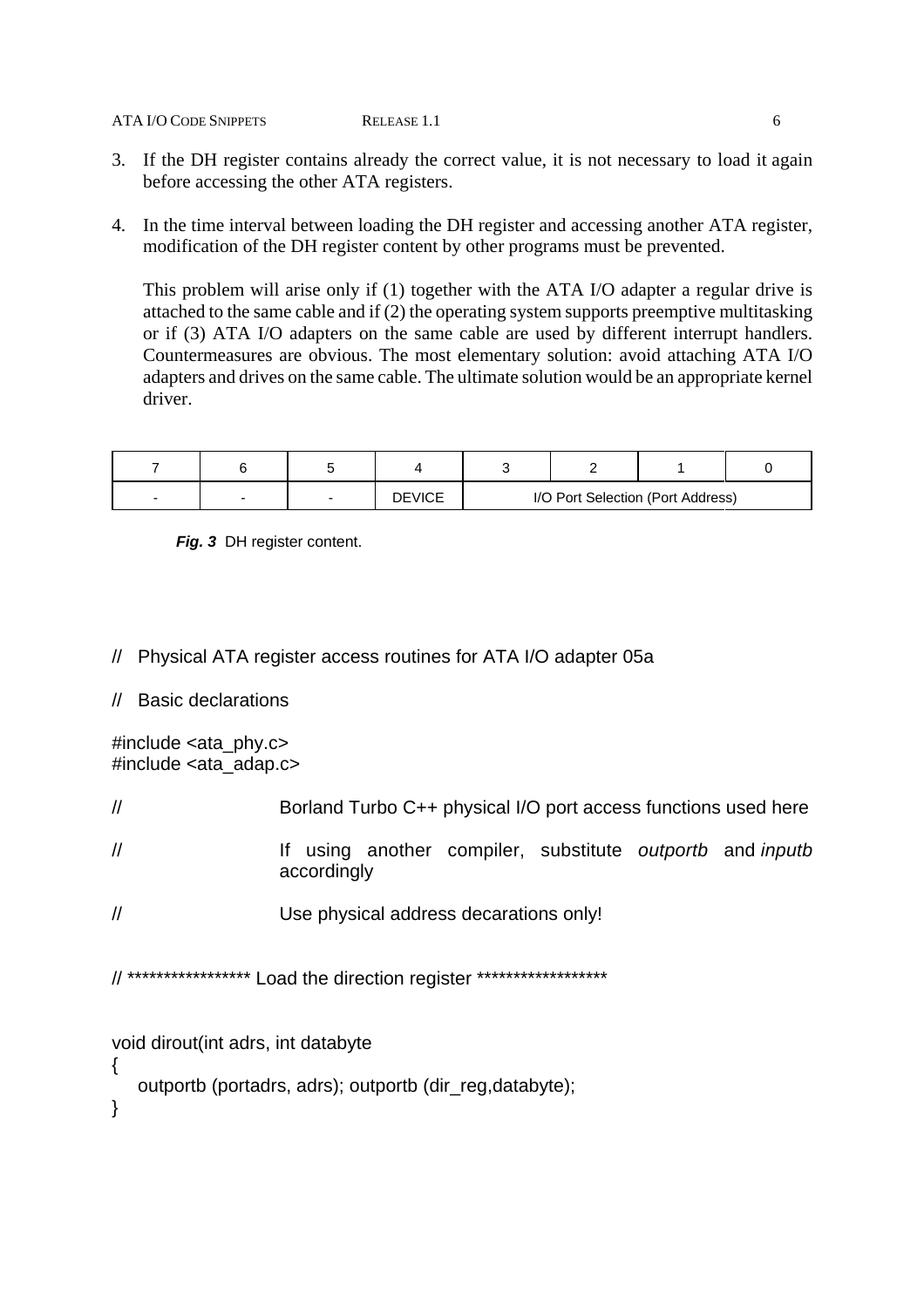```
ATA I/O CODE SNIPPETS RELEASE 1.1 7
// ***************** Load the data register ******************
void datout (int adrs, int databyte) 
{
    outportb (portadrs, adrs); outportb (dat_reg, databyte);
}
// ***************** Read the I/O pins ******************
int datin (int adrs) 
\{ outportb (portadrs, adrs); return inportb (dat_reg);
}
```
*Listing 4* Physical ATA register access routines for ATA I/O adapter 05a. This is an extract from the example source file ataio05a.

# **Supporting modification of register contents**

To provide read-back capability for all ATA registers would increase the complexity and hence cost of the adapter hardware. But modification of register contents may be supported by software, however. This support is based on keeping copies of the register contents in RAM (Listing 5). During a write operation (output) the register content will be written into the RAM copy as well as into the hardware register. A read operation (input) addressing a write-only register will fetch the register content out of the RAM copy. A modification operation (for example, setting or clearing particular bits) will (1) modify the RAM copy and (2) write the RAM content into the hardware register.

The RAM copy in the following example (Listing 4) consists of two arrays. The *portregs* array holds the contents. The *portctl* array holds a type designation and an address pointer (Fig. 4).

| 15               |                  |
|------------------|------------------|
| Type designation | Register address |

*Fig. 4* The structure of one element of the portctl array (see Listing 5). Type designations:  $1 =$  direction control register;  $2 =$  data register;  $3 =$  I/O pins.

# // Basic I/O routines for ATA I/O adapter 05a

// \*\*\*\*\*\*\*\*\*\*\* Basic declarations

#include <ata\_phy\_02.c> #include <ata\_adap\_05s.c>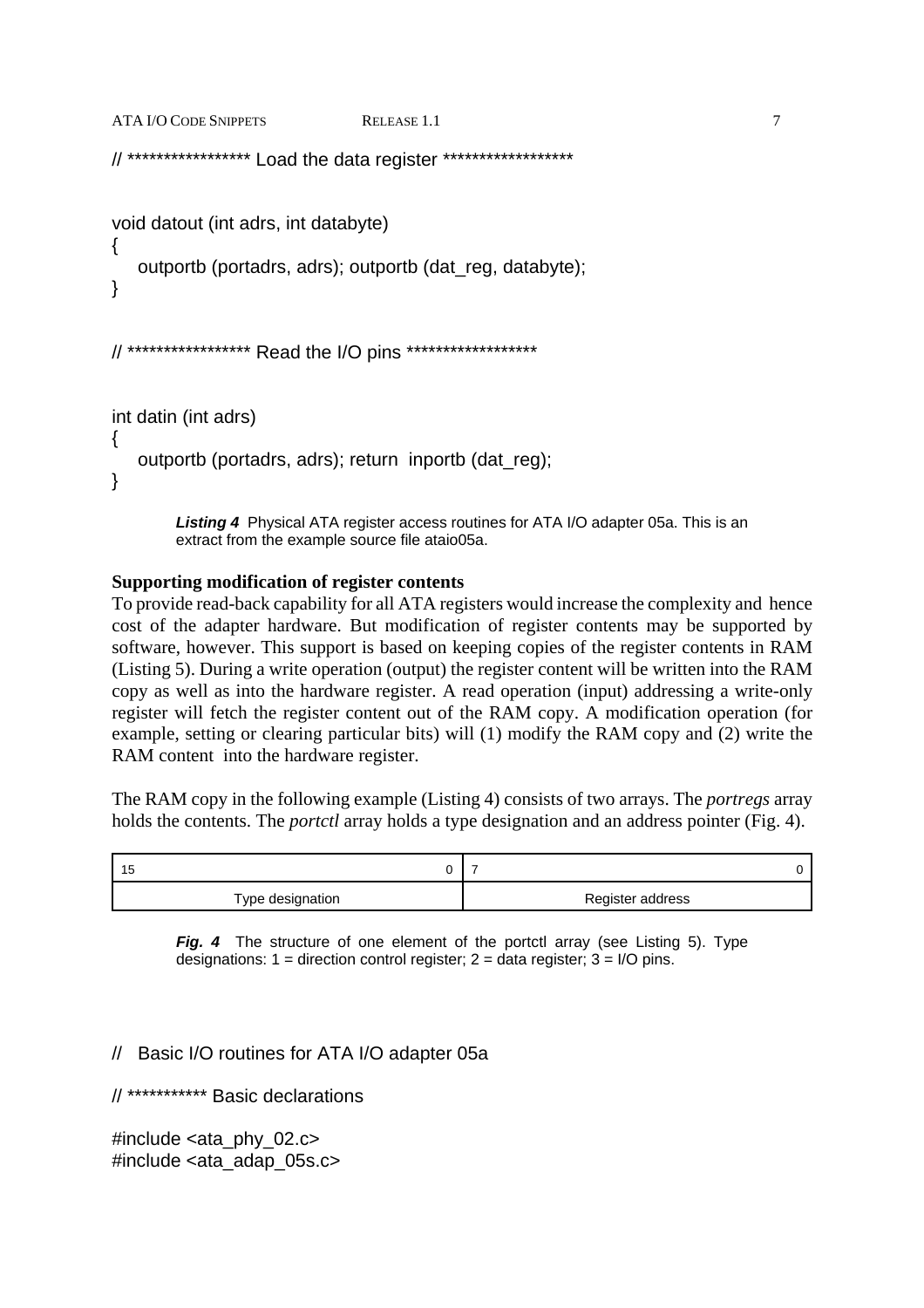**ATA I/O CODE SNIPPETS** 

// \*\*\*\*\*\*\*\*\*\*\*\*\* Logical addresses of the port registers

| #define dir_a<br>#define dat a<br>#define port_a<br>#define dir_b<br>#define dat b<br>#define port_b<br>#define dir_c<br>#define dat_c<br>#define port_c<br>#define dir_d<br>#define dat_d<br>#define port_d<br>#define dir_e |    | 0<br>$\mathbf 1$<br>$\overline{2}$<br>3<br>$\overline{\mathcal{A}}$<br>5<br>$\,6$<br>$\overline{7}$<br>8<br>9<br>10<br>11<br>12 |
|-------------------------------------------------------------------------------------------------------------------------------------------------------------------------------------------------------------------------------|----|---------------------------------------------------------------------------------------------------------------------------------|
| #define dat_e                                                                                                                                                                                                                 | 13 |                                                                                                                                 |
| #define port_e                                                                                                                                                                                                                |    | 14<br>// ***************** Global variables ******************************                                                      |
| int portregs [15];                                                                                                                                                                                                            |    | // RAM copies of the port registers                                                                                             |
|                                                                                                                                                                                                                               |    | int portctl [15]; // port access control array                                                                                  |
| int bitmasks [8];                                                                                                                                                                                                             |    | // masks for single bit access routines                                                                                         |
| $^{\prime\prime}$                                                                                                                                                                                                             |    | Borland Turbo C++ physical I/O port access functions used here                                                                  |
| $^{\prime\prime}$                                                                                                                                                                                                             |    | If using another compiler, substitute outportb and inputb<br>accordingly                                                        |
| $\prime\prime$                                                                                                                                                                                                                |    | Use logical addresses only (according to declarations above)!                                                                   |
|                                                                                                                                                                                                                               |    | ************************ Single Byte Output ****************************                                                        |
| void out (int adrs, int data)<br>{                                                                                                                                                                                            |    |                                                                                                                                 |

switch ((portctl [adrs] & 0xff00))

```
\{// if direction control register
   case 0x0100:
                                                        // save copy of new register content<br>// port adrs into DH reg
   portregs [adrs] = data;
   outportb (portadrs, (portctl [adrs] & 0xff));
   outportb (dir_reg,data);
                                                        // data to direction control register
   break;
```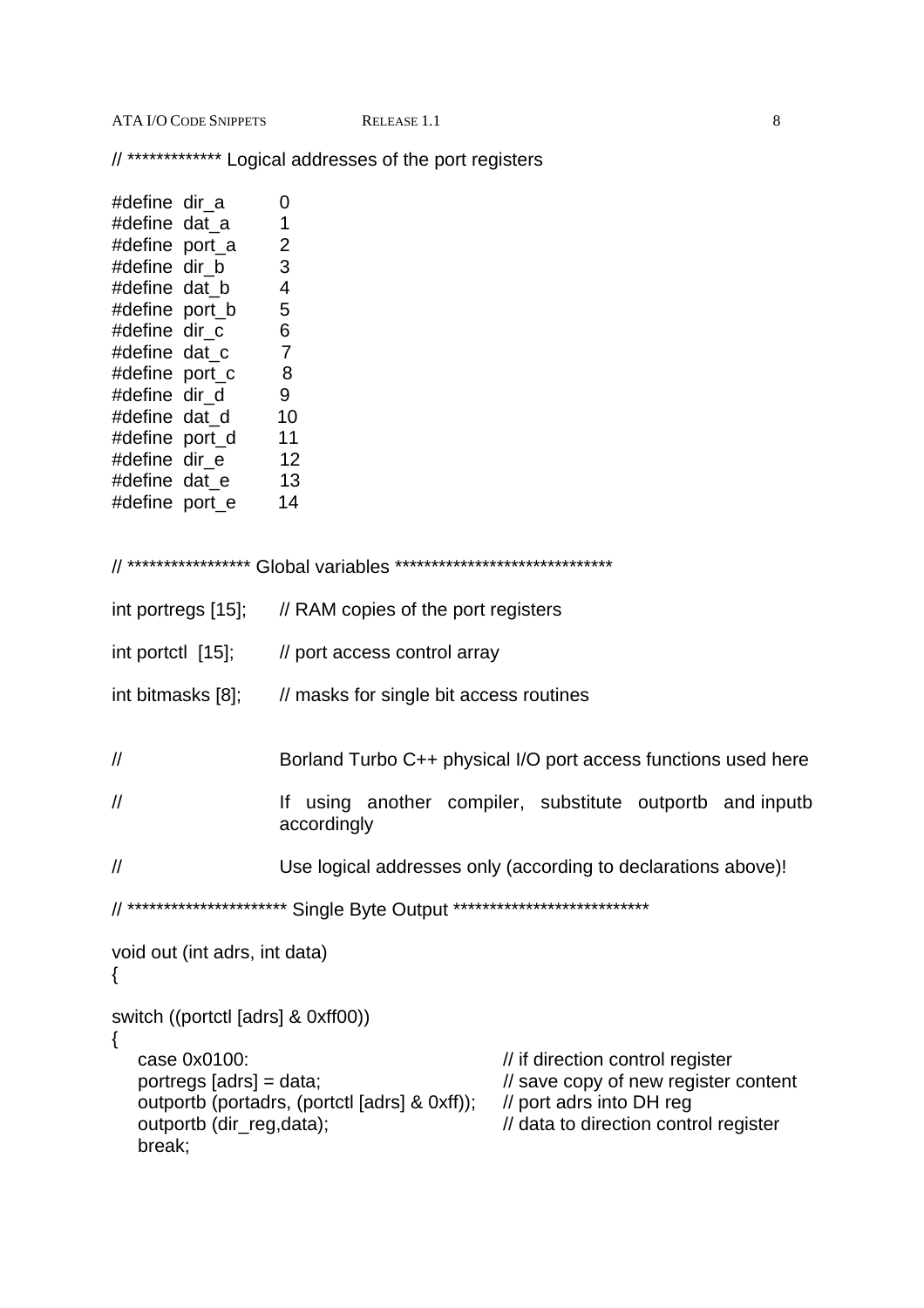```
\overline{Q}ATA I/O CODE SNIPPETS
                                  RELEASE 1.1
   case 0x0200:
                                                      // if data register
   portregs [adrs] = data;
                                                      // save copy of new register content
   outportb (portadrs, (portctl [adrs] & 0xff));
                                                      // port adrs into DH reg
   outportb (dat_reg,data);
                                                      // data to data register
   break;
\}return;
\}// ********************** Single Byte Input ***************************
int in (int adrs)
\left\{ \right.if ((portctl [adrs] \& 0xff00) = 0x0300) \qquad // only the port will be read in
   \{outportb (portadrs, (portctl [adrs] & 0xff)); // port adrs into DH reg
                                                      // update register copy in RAM
   portregs [adrs] = inportb (dd_{reg});
   Y
return portregs [adrs];
                                              // read register content out of copy in RAM
\mathcal{E}// ********************** Single Bit Output ***************************
\prime\primeBit modification will be done with the copies in RAM.
\mathcal{U}Truth values correspond to C conventions.
\frac{1}{2}If data value is zero, bit will be cleared.
                               If data value is not zero, bit will be set
\mathcal{U}void bitout (int adrs, int bitpos, int data)
\{switch ((portctl [adrs] & 0xff00))
 \{// if direction control register
   case 0x0100:
   if (data == 0) portregs [adrs] = (portregs [adrs] & ~bitmasks [bitpos] &
   Oxf;
                                                                                     \prime\prime clear bit
```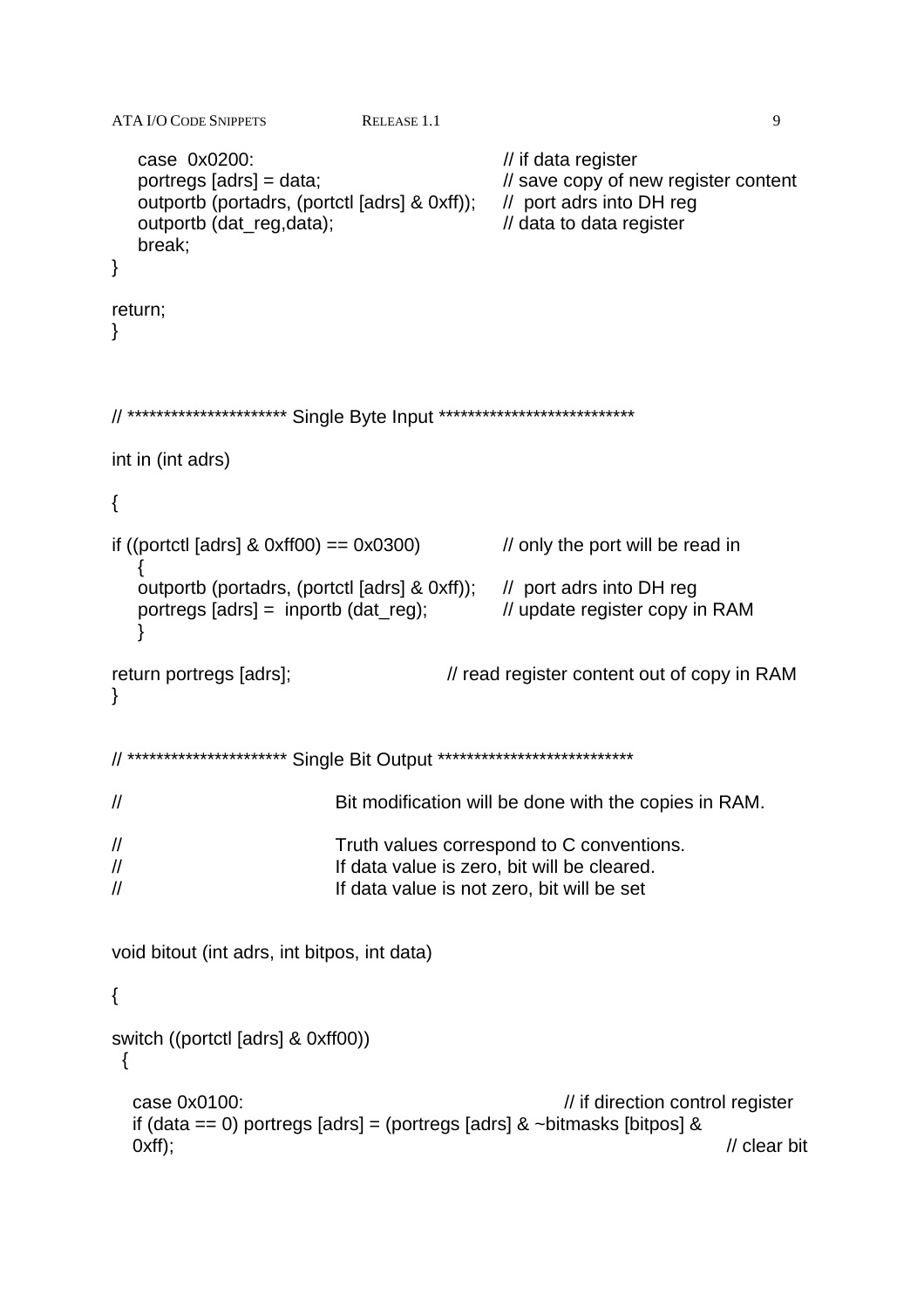```
10
ATA I/O CODE SNIPPETS
                                 RELEASE 1.1
   else portregs [adrs] = (portregs [adrs] | bitmasks [bitpos]);
                                                                                 \frac{1}{3} set bit
   outportb (portadrs, (portctl [adrs] & 0xff));
                                                                  // port adrs into DH reg
   outportb (dir_reg,portregs [adrs]);
                                                                   // data to data register
   break;
 case 0x0200:
                                                                   // if data register
   if (data == 0) portregs [adrs] = (portregs [adrs] & ~bitmasks [bitpos] &
  Oxff);
  else portregs [adrs] = (portregs [adrs] | bitmasks [bitpos]);
  outportb (portadrs, (portctl [adrs] & 0xff));
                                                                  // port adrs into DH reg
   outportb (dat reg.portregs [adrs]);
                                                                  // data to data register
  break;
  \}return;
\mathcal{E}// ********************** Single Bit Input ***************************
\frac{1}{2}This routine will return an integer 0 or 1.
int bitin (int adrs, int bitpos)
\left\{ \right.if ((portctl [adrs] & 0xff00) == 0x300
                                                         // only the port will be read in
   outportb (portadrs, (portctl [adrs] & 0xff)); // port adrs into DH reg
                                                           // data to copy in RAM;
   portregs [adrs] = inportb (dat_reg);
   ł
                      // Return bit value out of copy in RAM
   if ((portregs [adrs] & bitmasks [bitpos]) == 0) return 0;
   else return 1;
\mathcal{E}// ********************** |/O Initialization ****************************
\frac{1}{2}To be called at the beginning of the application program.
```